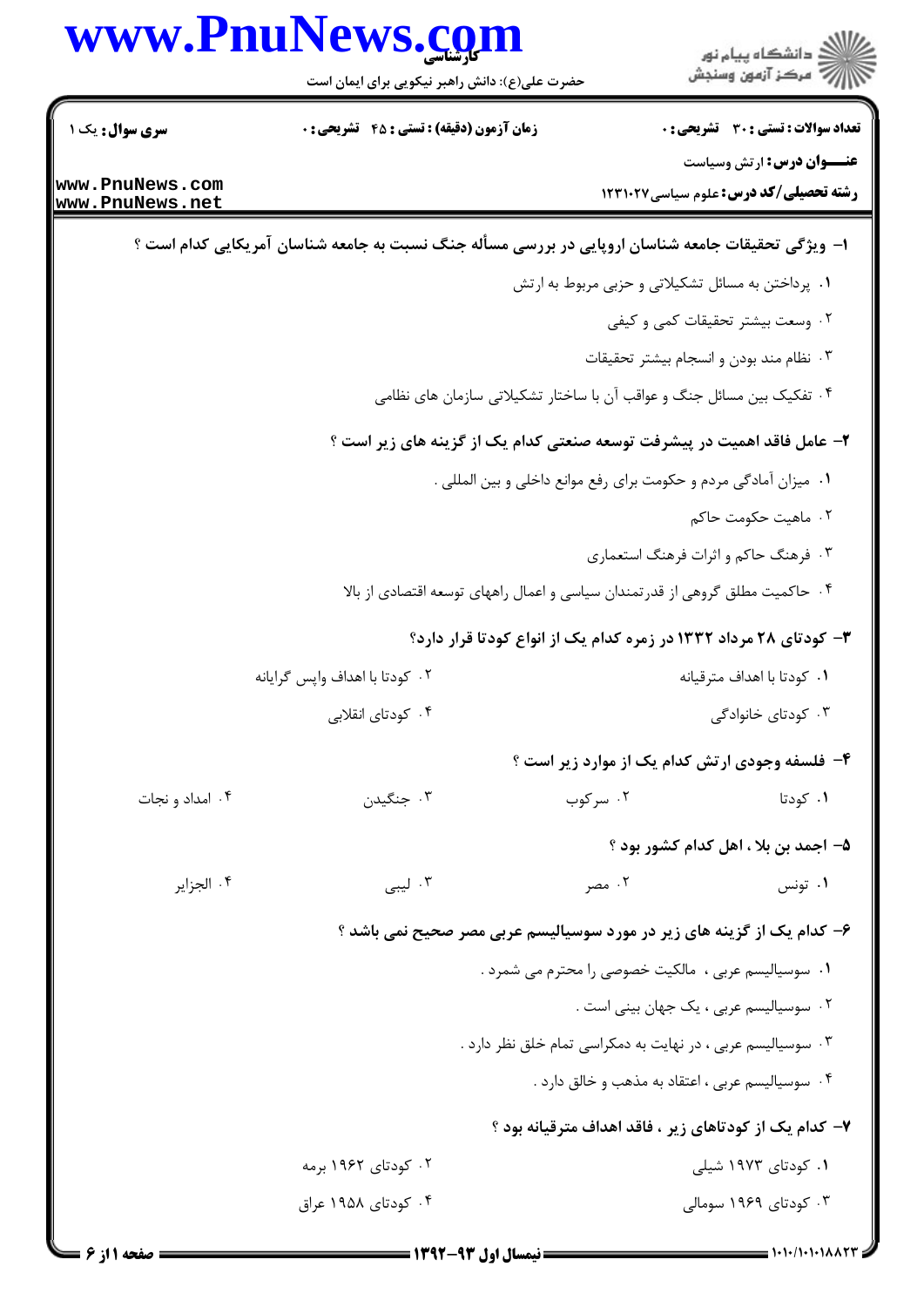|                                                 | حضرت علی(ع): دانش راهبر نیکویی برای ایمان است                                                                         |                                                                            | ر<br>دانشڪاه پيام نور<br>ا∛ مرکز آزمون وسنڊش                              |
|-------------------------------------------------|-----------------------------------------------------------------------------------------------------------------------|----------------------------------------------------------------------------|---------------------------------------------------------------------------|
| <b>سری سوال : ۱ یک</b>                          | زمان آزمون (دقیقه) : تستی : 45 آتشریحی : 0                                                                            |                                                                            | <b>تعداد سوالات : تستی : 30 ٪ تشریحی : 0</b>                              |
| www.PnuNews.com<br>www.PnuNews.net              |                                                                                                                       |                                                                            | <b>عنـــوان درس:</b> ارتش وسیاست<br>رشته تحصیلی/کد درس: علوم سیاسی۱۲۳۱۰۲۷ |
|                                                 | ۸− این نظر مربوط به کیست ؟ « هر چه ارتش تخصصی تر شود ، جامعه و حکومت بیشتر به شرایط دمکراسی سوق خواهد                 |                                                                            | يافت . »                                                                  |
| ۰۴ ساموئل هانتيگتون                             | ۰۳ آگوست کنت                                                                                                          | ۰۲ هربرت اسپنسر                                                            | ٠١ هارولد راسول                                                           |
|                                                 |                                                                                                                       |                                                                            | ۹- کدام یک از افراد زیر بر ضرورت مدیریت علمی کارخانه ها تأکید داشت ؟      |
| ۰۴ ماينتز                                       | ۰۳ تیلور                                                                                                              | ۰۲ دورکیم                                                                  | ۰۱ وبر                                                                    |
|                                                 | ۱۰- طبق بند ۵ از اصل یکصد و دهم قانون اساسی جمهوری اسلامی ایران ، اعلان جنگ و صلح و بسیج نیروها به عهده کدام          |                                                                            | مقام است ؟                                                                |
|                                                 | ۰۲ رئیس جمهور                                                                                                         |                                                                            | ٠١ مقام رهبري                                                             |
| ۰۴ مجمع تشخيص مصلحت نظام باتفاق شوراى امنيت ملى |                                                                                                                       |                                                                            | ۰۳ وزير دفاع                                                              |
|                                                 |                                                                                                                       |                                                                            | 11- کدام یک از گزینه های زیر ، توسط هربرت اسپنسر ابراز شده است ؟          |
|                                                 |                                                                                                                       |                                                                            | ۰۱ بین حاکمان و نظامیان وابستگی متقابل وجود دارد .                        |
|                                                 |                                                                                                                       | ۰۲ برای کنترل نظم در ارتش باید مواجب و سلاح نظامیان تحت کنترل قرار گیرد .  |                                                                           |
|                                                 |                                                                                                                       | ۰۳ میان نظامیان و جامعه صنعتی در حال رشد ناسازگاری وجود دارد .             |                                                                           |
|                                                 |                                                                                                                       | ۰۴ جامعه در حال تکامل و پیشرفته صنعتی جلوی جنگ طلبی و جنگجویی را می گیرد . |                                                                           |
|                                                 | ۱۲– کدام یک از جامعه شناسان زیر معتقد است که سلطه نظامیان در کشورهای در حال توسعه منطبق با خواست ایالات متحده         |                                                                            | آمريكا است ؟                                                              |
| ۰۴ هارولد لاسول                                 | ۰۳ ادوارد لوتواک                                                                                                      | ۰۲ لوشن دبليو پای                                                          | ۰۱ آموس پرل موتر                                                          |
|                                                 |                                                                                                                       |                                                                            | ۱۳- ارتش نوین مصر عملا چه زمانی به وجود آمد ؟                             |
| ۰۴ اوائل قرن نوزدهم                             | ۰۳ اواخر قرن هجدهم                                                                                                    | ۰۲ اواخر قرن هفدهم                                                         | ۰۱ اوائل قرن شانزدهم                                                      |
|                                                 |                                                                                                                       |                                                                            | <b>۱۴</b> - کدام یک ازعبارتهای زیرصحیح می باشد ؟                          |
|                                                 | ۰۱ مردم الجزایر در ابتدا یگانه راه استقلال خود را در جنگ مسلحانه می دانستند و در فکر فراگیری آموزش نظامی بودند .      |                                                                            |                                                                           |
|                                                 |                                                                                                                       | ۰۲ مردم الجزایر در سال ۱۹۴۵ به فکر استقلال خویش از دولت الجزایر افتادند .  |                                                                           |
|                                                 | ۰۳ رهبران جنبش های ناسیونالیستی قبل از شروع جنگ مسلحانه علیه فرانسوی ها بارها کوشیدند آن ها را وادار به قبول خواستهای |                                                                            | خويش كنند .                                                               |
|                                                 | ۰۴ شرکت الجزایری ها در جنگ جهانی دوم علیه فاشیسم آلمان نشانگر وفاداری و رضایت آ نها از قدرت استعماری فرانسه بود .     |                                                                            |                                                                           |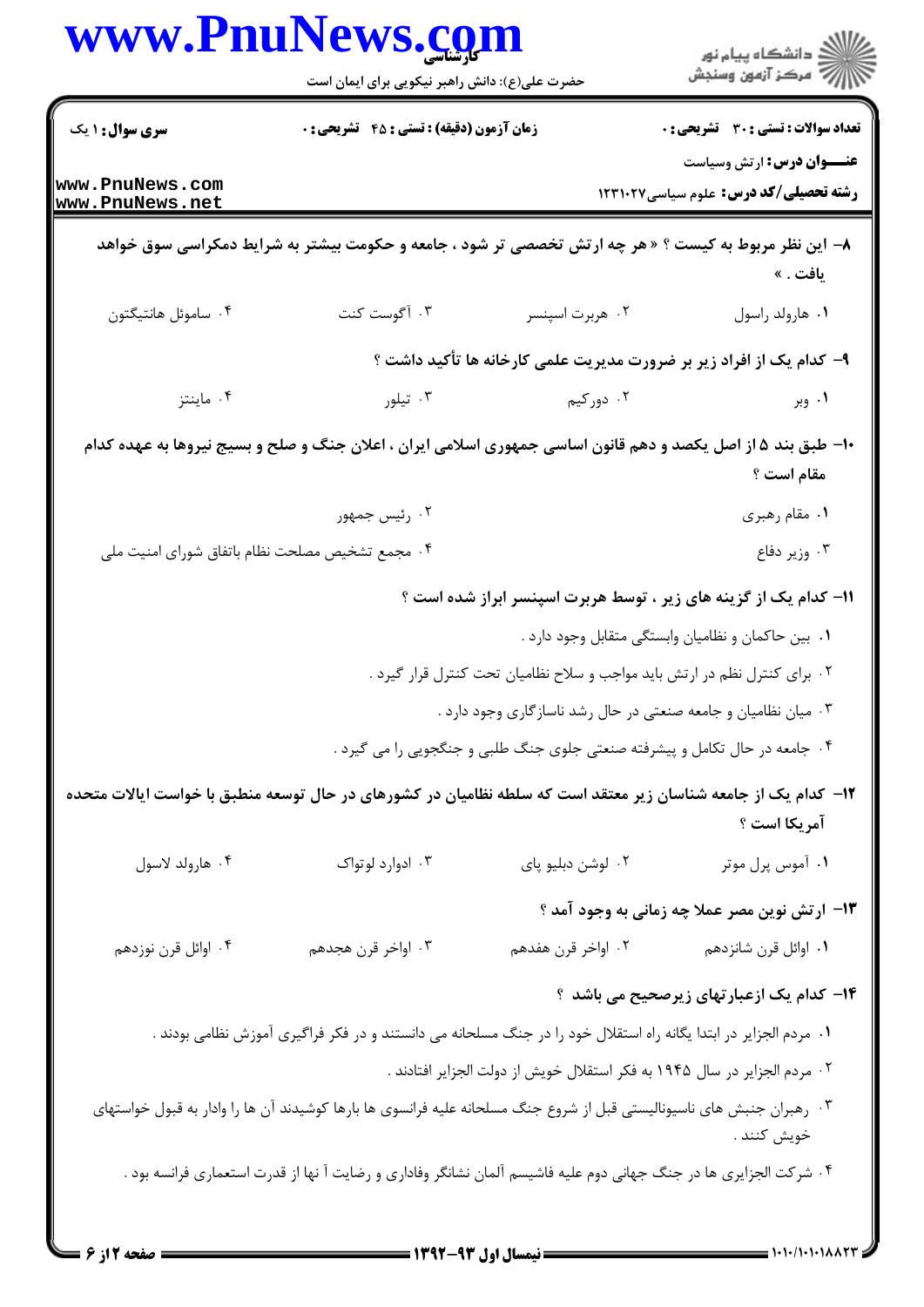## www.PnuNews.com



حضرت علی(ع): دانش راهبر نیکویی برای ایمان است

| <b>سری سوال : ۱ یک</b>             | <b>زمان آزمون (دقیقه) : تستی : 45 گشریحی : 0</b>                                                              |                                                               | <b>تعداد سوالات : تستی : 30 ٪ تشریحی : 0</b>  |
|------------------------------------|---------------------------------------------------------------------------------------------------------------|---------------------------------------------------------------|-----------------------------------------------|
|                                    |                                                                                                               |                                                               | <b>عنـــوان درس:</b> ارتش وسیاست              |
| www.PnuNews.com<br>www.PnuNews.net |                                                                                                               |                                                               | <b>رشته تحصیلی/کد درس:</b> علوم سیاسی ۱۲۳۱۰۲۷ |
|                                    |                                                                                                               |                                                               |                                               |
|                                    | ۱۵- با انقلاب ۲۳ ژوئیه ۱۹۵۲ در مصر چه تغییری در نظام سیاسی مصر ایجاد شد ؟                                     |                                                               |                                               |
|                                    | ۰۱ نظام دمکراتیک چند حزبی به نظام کمونیستی یک حزبی تبدیل شد که نخست وزیر در رأس آن بود .                      |                                                               |                                               |
|                                    | ۲ . نظام مشروطه سلطنتی با سیستم چند حزبی به نظام دمکراسی ریاست جمهوری با سیستم یک حزبی تغییر یافت .           |                                                               |                                               |
|                                    | ۰۳ نظام دمکراسی ریاست جمهوری با سیستم چند حزبی جای خود را به نظام مشروطه سلطنتی با سیستم یک حزبی داد .        |                                                               |                                               |
|                                    | ۰۴ نظام مشروطه سلطنتی با سیستم تک حزبی به نظام دمکراسی ریاست جمهوری با سیستم چند حزبی تغییر یافت .            |                                                               |                                               |
|                                    | ۱۶- مشخصه فرماندهی به کدام یک از گزینه های زیر برمی گردد ؟                                                    |                                                               |                                               |
|                                    |                                                                                                               | ۰۱ تلفیق کارآیی علمی و صلاحیت های شخصی و هماهنگی              |                                               |
|                                    |                                                                                                               | ۰۲ تلفیق هماهنگی و تخصصی شدن رهبر و اعتبار شخصیتی             |                                               |
|                                    |                                                                                                               | ۰۳ تلفیق کارآیی علمی و هنجارهای خاص گروهی و اهداف سازمان      |                                               |
|                                    | ۰۴ تلفیق صلاحیت های شخصی با هنجارهای خاص گروهی و اهداف سازمان                                                 |                                                               |                                               |
|                                    | ۱۷– کدام یک از گزینه های زیر ناظر به موظف بودن نیروهای مسلح به پاسداری از استقلال و حاکمیت ارضی و نظام جمهوری |                                                               |                                               |
|                                    |                                                                                                               |                                                               | اسلامی ایران است ؟                            |
|                                    | ۰۲ اصل یکصد و چهل و دوم قانون اساسی                                                                           | ۰۱ اصل یکصد و چهل و سوم قانون اساسی                           |                                               |
|                                    | ۰۴ اصل هفتاد و سوم قانون اساسی                                                                                |                                                               | ۰۳ اصل هفتاد و چهارم قانون اساسی              |
|                                    | ۱۸- بررسی درجه پیوستگی نظامیان با یکدیگر توسط کدام یک از جامعه شناسان زیر صورت گرفته است ؟                    |                                                               |                                               |
| ۰۴ کنت                             | ۰۳ وبر                                                                                                        | ۰۲ اسینسر                                                     | ۰۱ آندرسکی                                    |
|                                    | ۱۹- کدام یک از دلایل زیر از نظر میرسکی در مورد کودتای نظامی در کشورهای در حال توسعه فاقد اهمیت است ؟          |                                                               |                                               |
|                                    | ١.  وجود نارضايتي شديد ، به ويژه نارضايتي ناسيوناليستي با وجود نخبگان حاكم كه آشكارا هوادار غرب هستند .       |                                                               |                                               |
|                                    | ٢ . بي لياقتي حكومت غيرنظامي ، آميخته با فساد اداري و بي علاقگي و يأس توده ها .                               |                                                               |                                               |
|                                    |                                                                                                               | ۰۳ حرفه ای بودن نظامیان و در اختیار داشتن انحصاری ابزار قهر . |                                               |
|                                    | ۰۴ غرق شدن کشور در یک بحران سیاسی دراز مدت به سبب ناتوانی حکومت غیرنظامی .                                    |                                                               |                                               |
|                                    | <b>۲۰</b> جمهوری متحده عرب ( اتحادیه مصر و سوریه ) در چه سالی منحل شد ؟                                       |                                                               |                                               |
| 1951.9                             | 1977.7                                                                                                        | 1951.7                                                        | 1907.1                                        |
|                                    |                                                                                                               |                                                               |                                               |
|                                    |                                                                                                               |                                                               |                                               |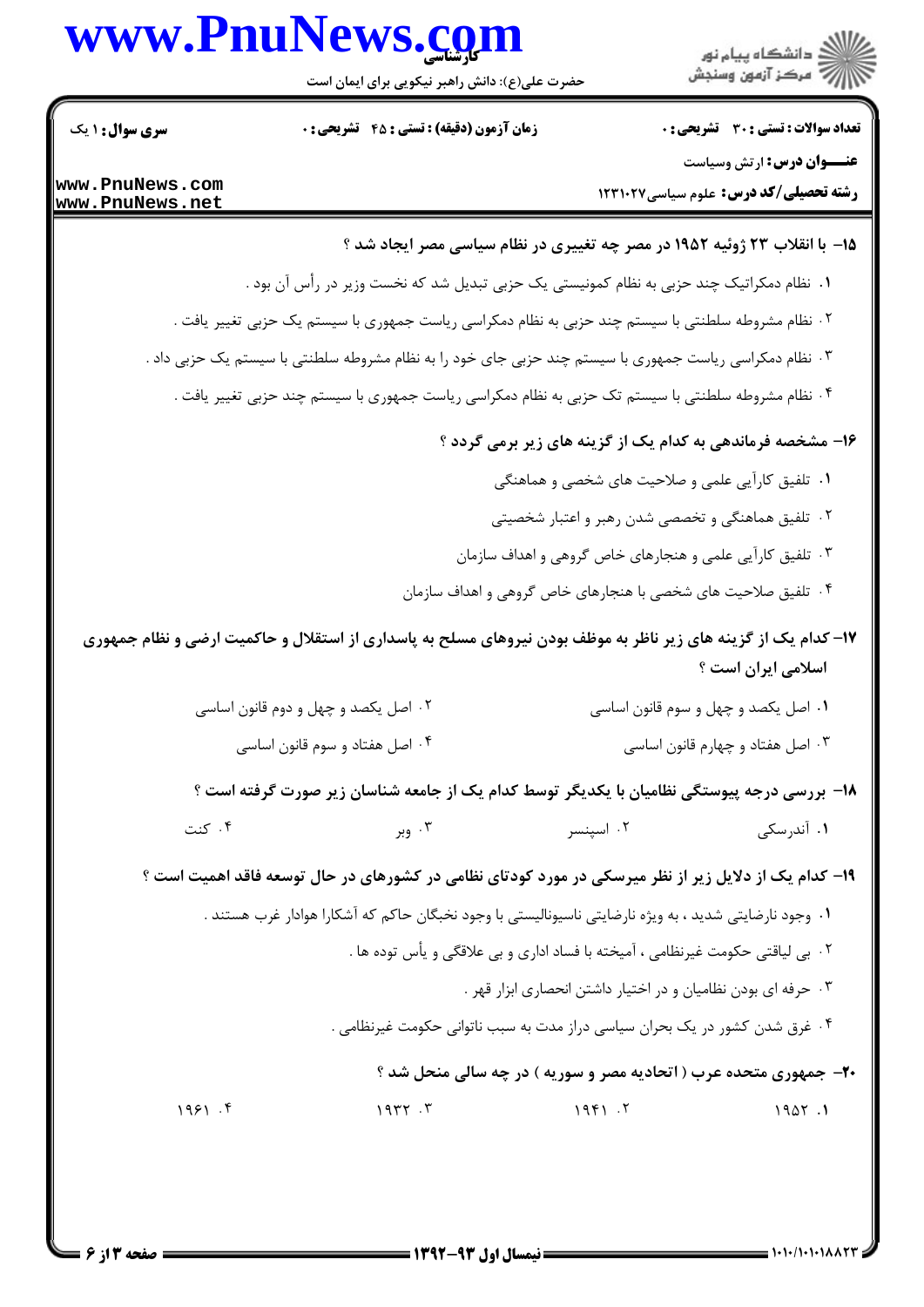|                                                                     | www.PnuNews.com<br>حضرت علی(ع): دانش راهبر نیکویی برای ایمان است                                                  | ڪ دانشڪاه پيا <sub>م</sub> نور<br>۾ سرڪز آزمون وسنڊش                                                                            |
|---------------------------------------------------------------------|-------------------------------------------------------------------------------------------------------------------|---------------------------------------------------------------------------------------------------------------------------------|
| <b>سری سوال : ۱ یک</b><br>www.PnuNews.com<br><u>www.PnuNews.net</u> | <b>زمان آزمون (دقیقه) : تستی : 45 قشریحی : 0</b>                                                                  | <b>تعداد سوالات : تستي : 30 ٪ تشريحي : 0</b><br><b>عنـــوان درس:</b> ارتش وسیاست<br><b>رشته تحصیلی/کد درس:</b> علوم سیاسی123102 |
|                                                                     |                                                                                                                   | <b>۲۱- الجزایر در چه سالی به اشغال ارتش فرانسه درآمد</b> ؟                                                                      |
|                                                                     | ۰۲ ۱۷۹۸ میلادی                                                                                                    | ۱. ۱۹۶۲ میلادی                                                                                                                  |
|                                                                     | ۰۴ ژوئیه ۱۹۵۲ میلادی                                                                                              | ۰۳ . ۱۸۳۰ میلادی                                                                                                                |
|                                                                     | ٢٢- مهم ترين اختلافات ميان اعضاى جبهه آزاديبخش ملى الجزاير پس از استقلال چه بود ؟                                 |                                                                                                                                 |
|                                                                     |                                                                                                                   | ۰۱ اختلاف نظر بر سر محتوا و هويت انقلاب                                                                                         |
|                                                                     |                                                                                                                   | ٠٢ اختلافات مذهبي ميان اعضاي جبهه آزادي بخش الجزاير                                                                             |
|                                                                     |                                                                                                                   | ۰۳ خصومت های شخصی میان رهبران جبهه آزادی بخش الجزایر                                                                            |
|                                                                     |                                                                                                                   | ۰۴ اختلاف بین سوسیالیست ها و ناسیونالیست ها                                                                                     |
|                                                                     | ۲۳– از جمله تغییرات اساسی پدید آمده در حوزه فرماندهی پس از جنگ جهانی دوم در سازمان های نظامی جهان کدام یک         | ازموارد زیر می باشد ؟                                                                                                           |
|                                                                     |                                                                                                                   | ۰۱ تکیه بیشتر به اعتبار شخصیتی ، کارآیی علمی و تخصصی شخص رهبر                                                                   |
|                                                                     |                                                                                                                   | ۰۲ تکیه بیشتر بر مهارت ، تشویق و توافق همگانی                                                                                   |
|                                                                     |                                                                                                                   | ۰۳ تلفیق اهداف سازمان با توافق همگانی و هنجارهای خاص                                                                            |
|                                                                     |                                                                                                                   | ۰۴ تلفیق تشویق ، توجیه ، تخصص و کارآیی علمی                                                                                     |
|                                                                     |                                                                                                                   | <b>۳۴</b> - کدام یک از موارد زیر در مورد کشورهای اروپایی صدق می کند ؟                                                           |
|                                                                     | ٠١ بر طبق قوانين اساسي اين كشورها قوه مقننه براي ارتش تكليف تعيين مي كند و جايگاه آنها را تحت تأثير قرار مي دهد . |                                                                                                                                 |
|                                                                     |                                                                                                                   | ٢. بر طبق قوانين اساسي اين كشورها مصالح نظامي بر سياستمداران تفوق دارد .                                                        |
|                                                                     | ۰۳ بر طبق قوانین اساسی این کشورها اولویت با اقتصاد است و صاحبان صنایع بر ارتش حکم می رانند .                      |                                                                                                                                 |
|                                                                     | ۰۴ بر طبق قوانین اساسی این کشورها اولویت با سیاست است و موقعیت قانونی ارتش را مشخص می کند .                       |                                                                                                                                 |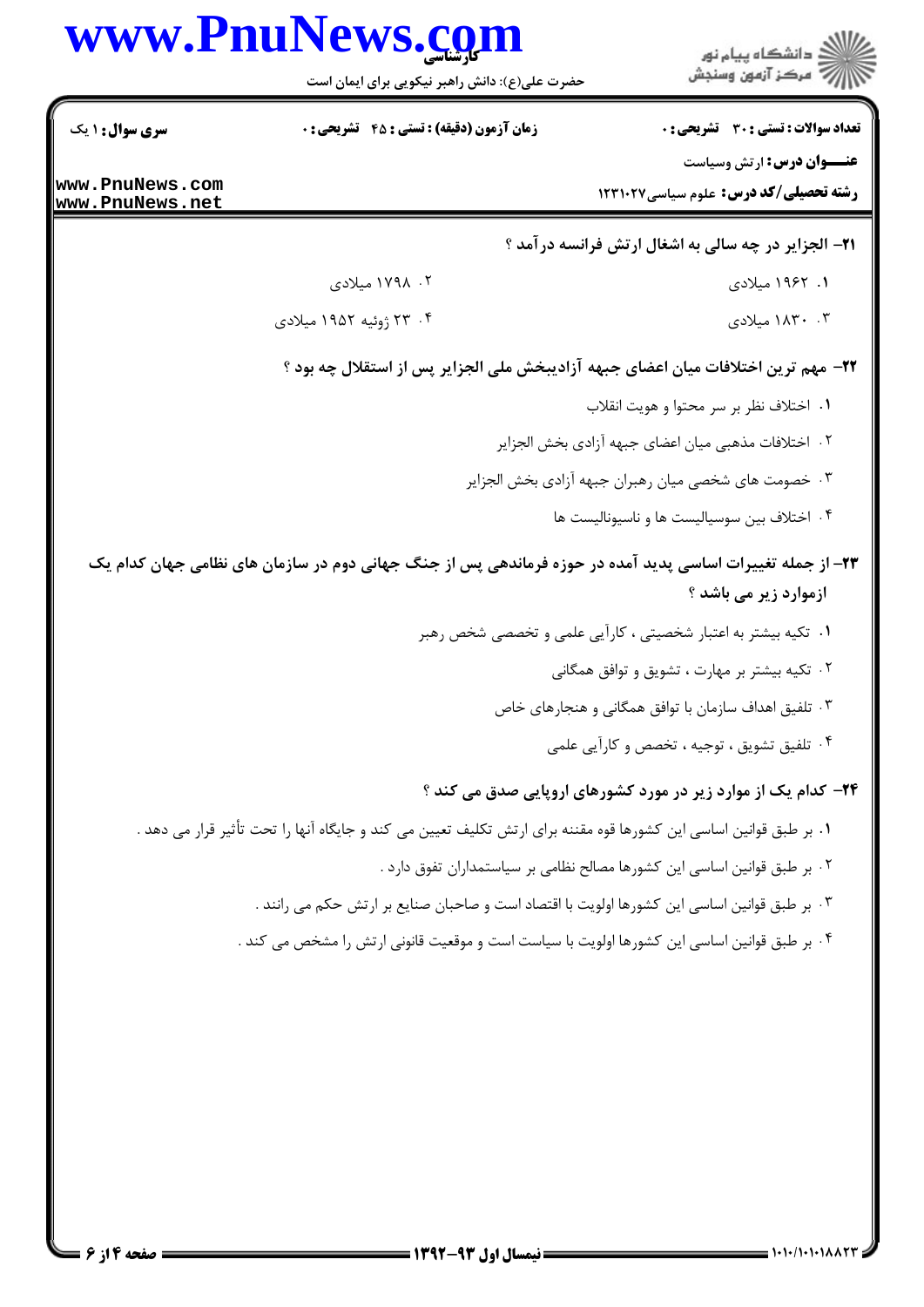|                                    | www.PnuNews.com<br>حضرت علی(ع): دانش راهبر نیکویی برای ایمان است | ر<br>اگر دانشگاه پيام نور<br>اگر مرکز آزمون وسنجش                                                                                                                |
|------------------------------------|------------------------------------------------------------------|------------------------------------------------------------------------------------------------------------------------------------------------------------------|
| <b>سری سوال : ۱ یک</b>             | زمان آزمون (دقیقه) : تستی : 45 آتشریحی : 0                       | <b>تعداد سوالات : تستی : 30 - تشریحی : 0</b>                                                                                                                     |
| www.PnuNews.com<br>www.PnuNews.net |                                                                  | <b>عنـــوان درس:</b> ارتش وسیاست<br><b>رشته تحصیلی/کد درس:</b> علوم سیاسی1۲۳۱۰۲۷                                                                                 |
|                                    |                                                                  | ۲۵– گزینه غلط را پیدا کنید :                                                                                                                                     |
|                                    |                                                                  | ۰۱ ادوارد لوتواک ، کودتا را مجموعه ای از مانورها و حرکات ضعیف می داند که ماهیت نظامی دارند و با هدف براندازی رژیم صورت می<br>گيرد .                              |
|                                    |                                                                  | ۰۲ در حالی که انقلاب طغیان مردم و طبقات زیرین با هدف دگرگونی در ساختارها علیه هیأت حاکمه است ، کودتا از بالا و بدون<br>برخورداری از توده های مردم انجام می شود . |
|                                    |                                                                  | ۰۳ در مدل توتالیتر ، نظامی گری ، یکی شدن اجتماعی سازمان ارتش و بخش سیاست را مشهود است .                                                                          |
|                                    |                                                                  | ۰۴ کسب قدرت از طریق وراثت اگرچه شیوه ای نامتعارف در بحث کسب قدرت توسط نظامیان محسوب می شود ، اما مرسوم می باشد .                                                 |
|                                    |                                                                  | ۲۶- مهم ترین عامل دخالت نظامیان در سیاست ، کدام یک از گزینه های زیر است ؟                                                                                        |
|                                    |                                                                  | ۰۱ آگاهی ارتش و نظامیان از هویت و رسالتی که به عهده دارند .                                                                                                      |
|                                    |                                                                  | ۰۲ شتاب بخشیدن به روند نوسازی در ابعاد و جوانب اقتصادی و صنعتی .                                                                                                 |
|                                    |                                                                  | ۰۳ عدم مشروعیت نظام سیاسی و به بن بست رسیدن سیاستمداران جامعه .                                                                                                  |
|                                    |                                                                  | ۰۴ حرفه ای نبودن ارتش طبق نظر ساموئل هانتینگتون .                                                                                                                |
|                                    |                                                                  | ۲۷- شکل گیری و مشروعیت سازمان نظامی تحت تأثیر کدام عوامل زیر است ؟                                                                                               |
|                                    | ۰۲ اثرات متقابل اهداف سیاسی و ملاحظات غیرسیاسی                   | ۰۱ روحیه همبستگی و احساس یکپارچگی                                                                                                                                |
|                                    | ۰۴ نظارت نامحدود بر رفتار و کردار شخصی نظامیان                   | ۰۳ عدم اختلاف بین سطح آموزش و درک سیاسی                                                                                                                          |
|                                    |                                                                  | ۲۸– از نظر هانتینگتون به چه دلیل نظامیان دائم به دنبال منابع اطلاعاتی بیشتری هستند ؟                                                                             |
|                                    |                                                                  | ۰۱ به دلیل ابهاماتی که در دنیای معاصر در ارتباط با برخی سلاح ها وجود دارد .                                                                                      |
|                                    |                                                                  | ۰۲ به دلیل این که مجبورند آموزش های ویژه ای ببینند .                                                                                                             |
|                                    |                                                                  | ۰۳ به دلیل این که تحت تأثیر حرفه شان احساس عدم آمادگی می کنند .                                                                                                  |
|                                    |                                                                  | ۰۴ به دلیل این که وسیله اعمال قدرت بر جامعه هستند .                                                                                                              |
|                                    |                                                                  | ۲۹- کدام یک از گزینه های زیر ، مورد بی توجهی استانیلاو آندرسکی ، قرار گرفته است ؟                                                                                |
|                                    |                                                                  | ٠١. جوانب متنوع مناسبات نظاميان با غيرنظاميان                                                                                                                    |
|                                    |                                                                  | ۰۲ اصطلاح « نرخ مشاركت نظامى »                                                                                                                                   |
|                                    |                                                                  | ۰۳ ناسازگاری نظامیان با جامعه صنعتی در حال رشد                                                                                                                   |
|                                    |                                                                  |                                                                                                                                                                  |

۰۴ بررسی گنجایش و میزان اعتبار قانون سلسله مراتبی نزد فرماندهان عالی رتبه